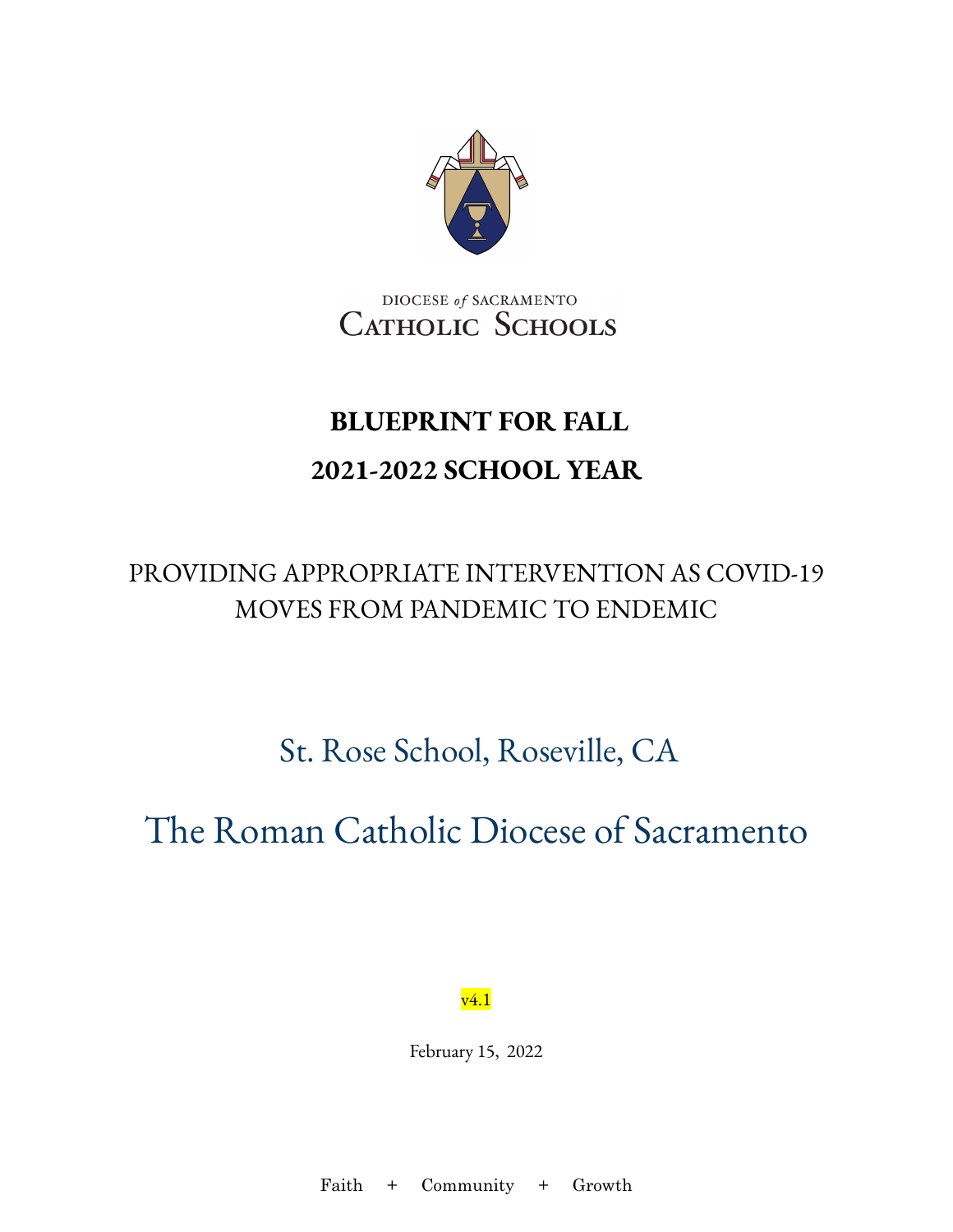### **INTRODUCTION**

<span id="page-1-0"></span>Our schools responded heroically to the challenge of Covid-19, keeping students on campus while taking significant steps to mitigate the disease's spread. Our safety plan is currently in its eleventh iteration since last July. This updated document aims to create an expectation of what the coming year holds. While we embrace a less restrictive environment, the safety and well being of our students and staff remain our top priority.

Our priorities remain:

- 1. **Safety:** Our overall risk has been reduced because adults have had the opportunity to be vaccinated and students are less susceptible and suffer fewer effects. Our students remain unvaccinated thus, we will continue to manage our risk.
	- a. **Hygiene:** We will continue to emphasize robust hygienic practice.
	- b. **Distance options:** We have launched our Catholic Online School, Blessed Sacrament Online Academy which allows any family who desires to continue with independent, distance learning the opportunity to do so. The distance school is a full-fledged online school independent of the local parish school. For more information please visit the website here: Blessed [Sacrament](https://www.scd.org/schools/online) Online [Academy](https://www.scd.org/schools/online)
- 2. **Presence:** Keeping school open daily. We do not want to burden parents with challenging schedules that prevent them from working a full workday - we want our students at school in-person.
- 3. **Growth:** Despite limitations, we want our children to continue their academic progress at grade level in their faith and all core academic standards.

We have written this document specifically for our school environments, and we expect it to evolve as the public health situation changes. The school principal will share any updated documents on the school website and through the school information system.

\***WHEN TESTING IS REFERENCED IN THIS DOCUMENT PLEASE NOTE:** Any PCR (molecular) or antigen test used must either have Emergency Use Authorization by the U.S. Food and Drug Administration or be operating per the Laboratory Developed Test requirements by the U.S. Centers for Medicare and Medicaid Services.

● **NOTE: BinaxNOW COVID-19 Antigen Self Test -** This is a solution for COVID-19 infection detection, with rapid results at home. FDA Emergency Use Authorization for self-testing \*Detects multiple COVID-19 strains, including the Delta variant.\* **The package contains two 15-minute tests. It is designed to test one person two times in a 3 day period, with at least 36 hours between tests. Please follow these instructions closely.**

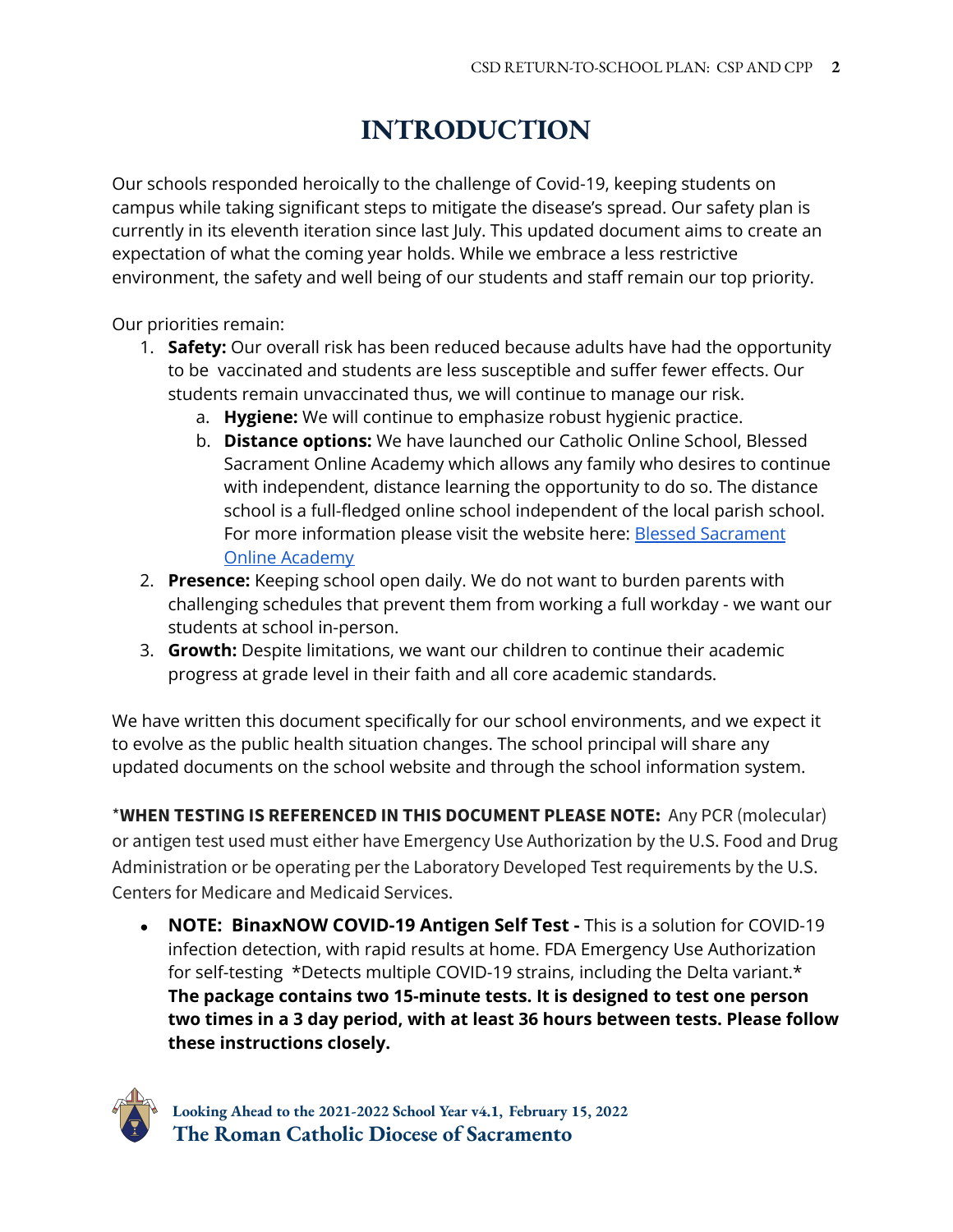| <b>INTRODUCTION</b>                               | $\overline{2}$ |
|---------------------------------------------------|----------------|
| <b>COVID-19 PREVENTION PROGRAM</b>                | 3              |
| Layers of Safety: Infection Mitigation Strategies | 3              |
| Vaccination                                       | 4              |
| Antigen Screening                                 | 4              |
| <b>Social Distancing</b>                          | 4              |
| <b>Classroom Plans</b>                            | 5              |
| Screening                                         | 5              |
| Personal Protective Equipment (PPE)               | 5              |
| <b>Face Coverings</b>                             | 6              |
| Staff Training and Family Education               | 6              |
| Delivering Instruction                            | 6              |
| Cleaning & Disinfection Routine                   | 7              |
| <b>Healthy Hygiene Practices</b>                  | 7              |
| <b>Volunteer Protocols</b>                        | 7              |
| Food                                              | 7              |
| <b>Travel Restrictions</b>                        | 8              |
| <b>COVID Symptoms and Case Response</b>           | 8              |
| Symptoms                                          | 8              |
| <b>Testing</b>                                    | 9              |
| <b>Employee Testing</b>                           | 10             |
| <b>SAFE ENVIRONMENT</b>                           | 13             |

<span id="page-2-0"></span>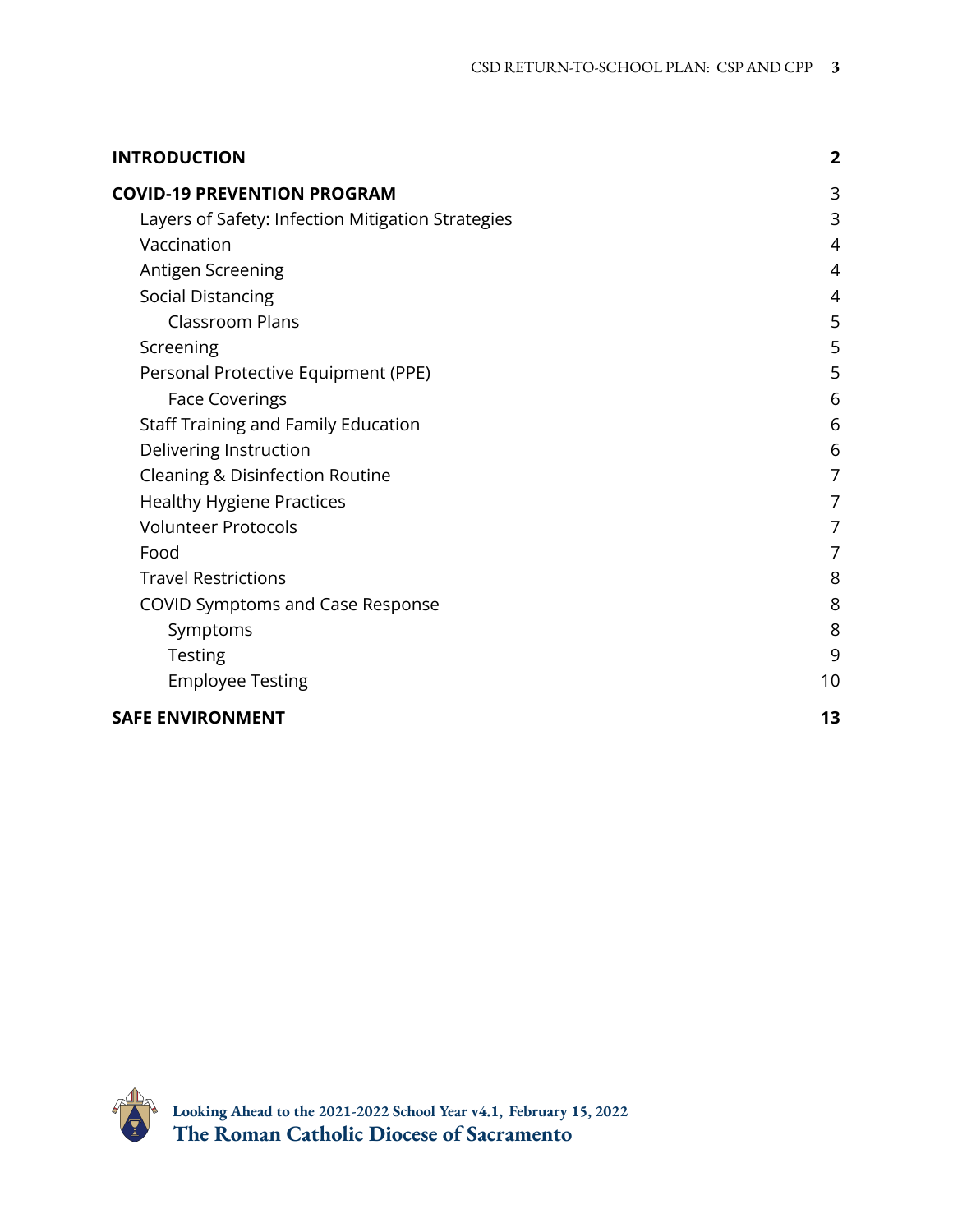### **COVID-19 PREVENTION PROGRAM**

### <span id="page-3-0"></span>**Layers of Safety: Infection Mitigation Strategies**

For the past year, we have offered a variety of mitigation strategies working in unison to reduce our risk of exposure and transmission of Covid-19 on campus. We have effectively applied all recommended strategies, as well as our own novel strategies (such as behavioral screening), at our schools this past year. As Covid-19 rates of spread increased, we layered on the strategies. As we move from pandemic to endemic, people get vaccinated or recover from infection, and Covid-19 wanes, it stands to reason that we can move to less-intrusive interventions.

The new CDPH [Guidelines](https://www.cdph.ca.gov/Programs/CID/DCDC/Pages/COVID-19/K-12-Guidance-2021-22-School-Year.aspx) for the 2021-2022 School year affirm this approach and at the same time, allow for our school sites to have a less restrictive environment as we move forward.

### <span id="page-3-1"></span>**Vaccination**

CDPH strongly recommends that all persons eligible to receive COVID-19 vaccines receive them at the first opportunity.

All Catholic school employees who desired a Covid-19 vaccine have had access to one. Though we are not mandating vaccination, we will not make special accommodations for employees who choose not to receive them; in other words, this plan is predicated upon a vaccinated teaching force or society achieving herd immunity. Though we are not currently mandating vaccination for employees in the hope that we will reach herd immunity before that step is necessary, we will review this policy if faced with new mutations or other changes that may require a mandatory vaccination strategy.

In addition to vaccines required for school entry, CDPH strongly recommends that all students and staff be immunized each autumn against influenza unless contraindicated by personal medical conditions, to help:

- Protect the school community.
- Reduce demands on health care facilities.
- Decrease illnesses that cannot be readily distinguished from COVID- 19 and would therefore trigger extensive measures from the school and public health authorities.

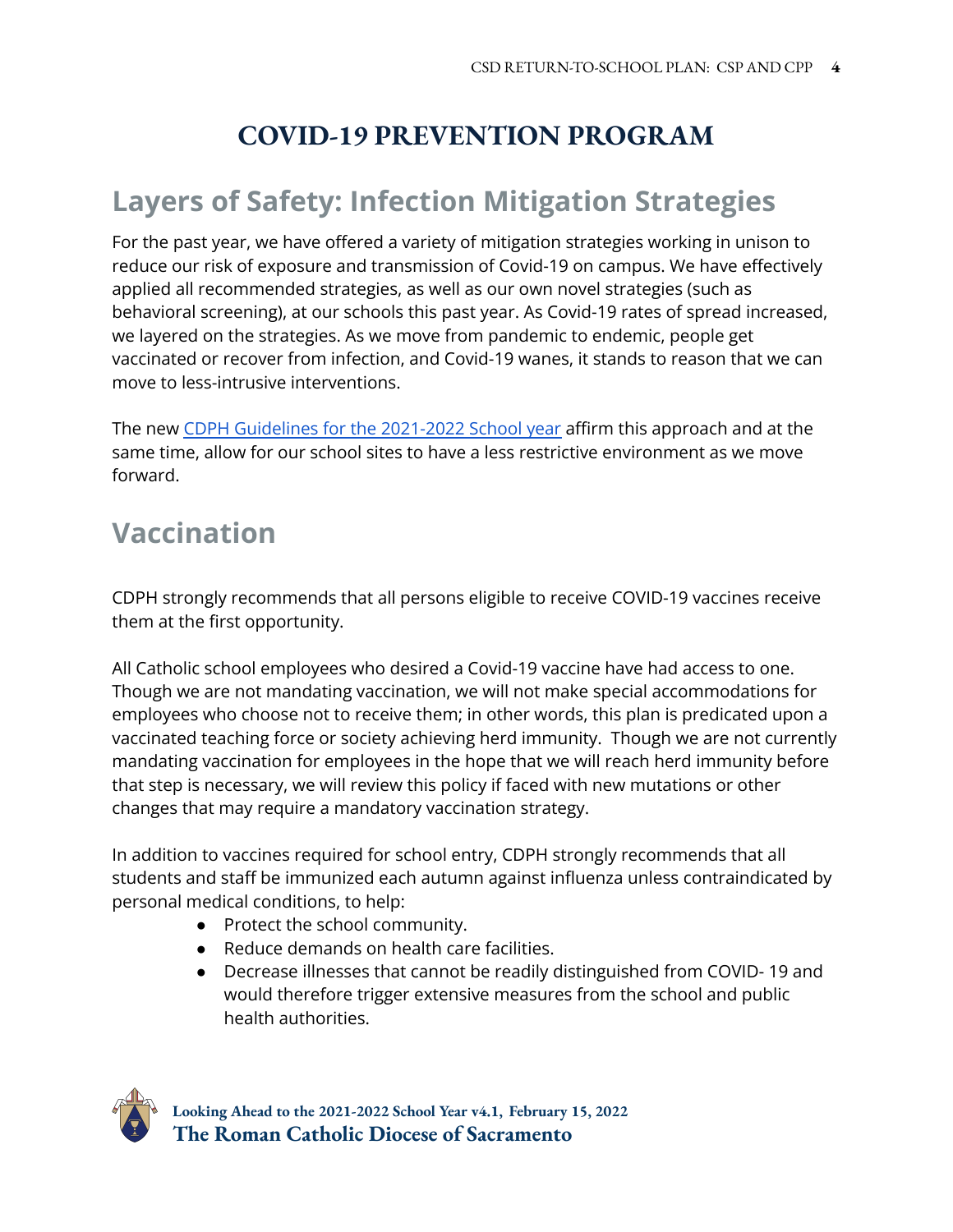## <span id="page-4-0"></span>**Antigen Screening**

● Our schools may require employees and students wishing to return to campus to undergo antigen screening at a place, time, and frequency as designated by the Catholic School Department, in collaboration with our advisors and county health departments.

# <span id="page-4-1"></span>**Social Distancing**

Recent evidence indicates that in-person instruction can occur safely without minimum physical distancing requirements when other mitigation strategies (e.g., masking) are implemented.

- We will continue to encourage outdoor play and activities (masks optional outdoors), and we will encourage all persons on campus to continue to practice social distancing
- Close contact interactions (to determine contact tracing) are considered less than 6ft and longer than a cumulative total of 15 minutes or more over a 24-hour period.
- We encourage the continued use of signage throughout campus to support social distancing and proper hygiene norms.

### <span id="page-4-2"></span>**Classroom Plans**

- Doors will be opened for proper ventilation.
- Students have their own supplies, water bottle, cleaning materials, and hand sanitizer.
- Shared spaces are cleaned regularly.
- Teachers will utilize outdoor space as much as possible.

# <span id="page-4-3"></span>**Screening**

- Students and staff must conduct a daily self-check and temperature check before they come to campus. Student temperatures need to remain below 100.4 degrees Fahrenheit.
- School employees may all function as designated screeners for students and non-employees. The principal or school office staff may serve as screeners for faculty and staff if a third-party screener is required.
- During the day, any person experiencing or showing symptoms will report to the office for screening.

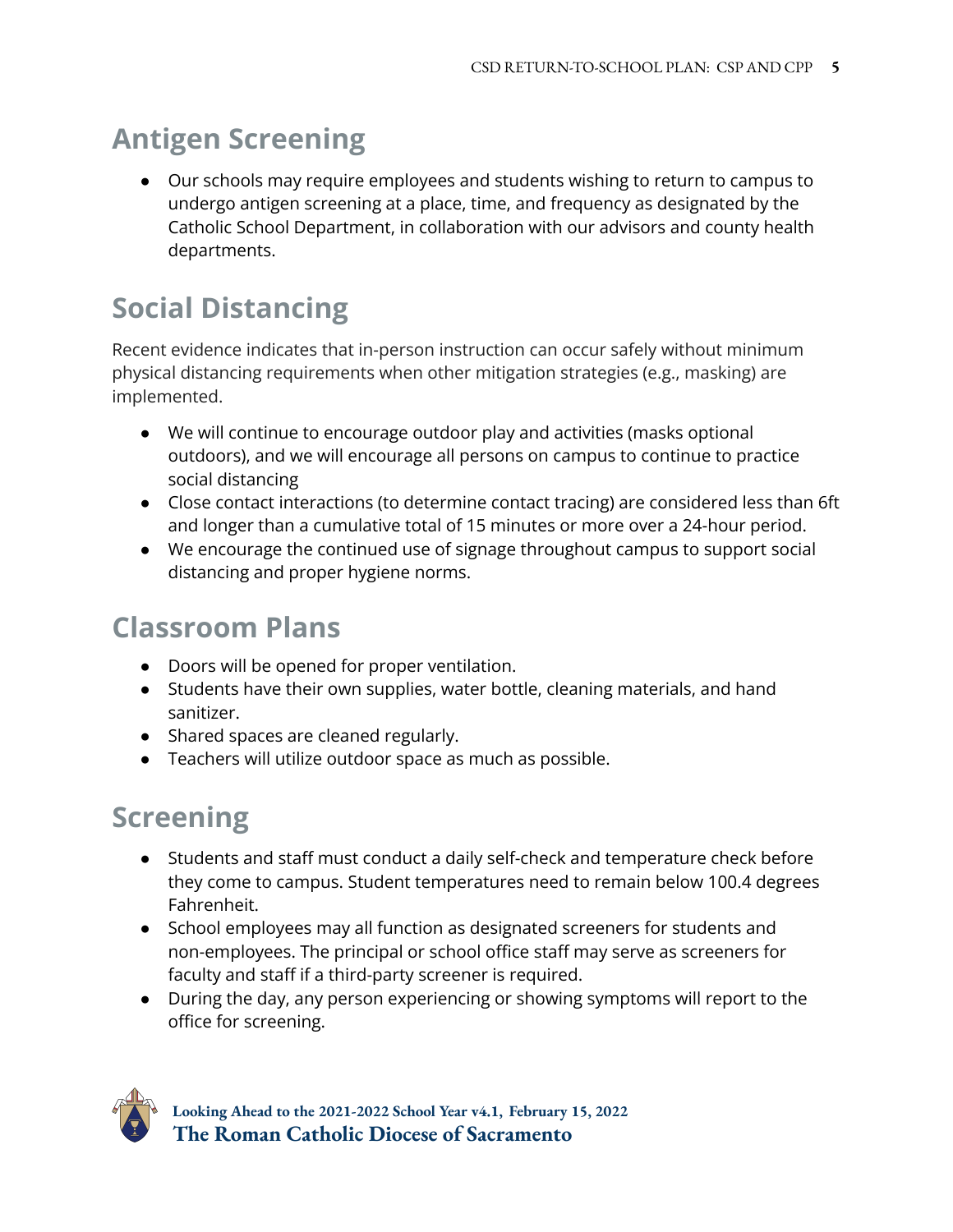- If a staff member already at school shows symptoms described above, a supervisor will allow them to go home without penalty for that day.
- The school principal and/or contact tracers shall update the Catholic School Department Executive Assistant and the school's county department of public health every Monday morning regarding confirmed COVID-19 cases amongst staff and students from the previous week.

## <span id="page-5-0"></span>**Personal Protective Equipment (PPE)**

PPE is not a substitute for social distancing or proper handwashing. In addition to using PPE, please remember to:

- Wash your hands often with soap and water for at least 30 seconds. Use hand sanitizer with at least 60% alcohol if soap and water are not available.
- Avoid touching your eyes, nose, and mouth.

### <span id="page-5-1"></span>**Face Coverings**

We will continue to comply with CDPH and county guidelines on the use of face coverings. The CDPH order may be found **HERE**.

#### **FACE COVERINGS FOR EMPLOYEES**

- Adults in TK-12 school settings are required to mask when sharing indoor spaces with students.
- N-95 masks are more effective than cloth masks.
- Personal hygiene, social distancing, and frequent cleaning efforts are critical parts of employee protection.

#### **FACE COVERINGS FOR STUDENTS**

a. Masks are optional outdoors for all in K-12 school settings. Masks are optional in all outdoor spaces on the St. Rose School campus including the Inner Courtyard - these spaces and times are during arrival to school and morning assembly, at snack time, recess, lunchtime, lunch recess, and when teachers, aides, or Extension are allowing children to read, or do other activities outside. Students and Teachers may also be unmasked while waiting for their carpools at dismissal loop.

b. TK-12 students are required to mask indoors, with exemptions per [CDPH](https://www.cdph.ca.gov/Programs/CID/DCDC/Pages/COVID-19/guidance-for-face-coverings.aspx) face mask [guidance](https://www.cdph.ca.gov/Programs/CID/DCDC/Pages/COVID-19/guidance-for-face-coverings.aspx). Indoor spaces are as follows: all classrooms, restrooms, meeting rooms, gym, library, Extension room, school office, church.

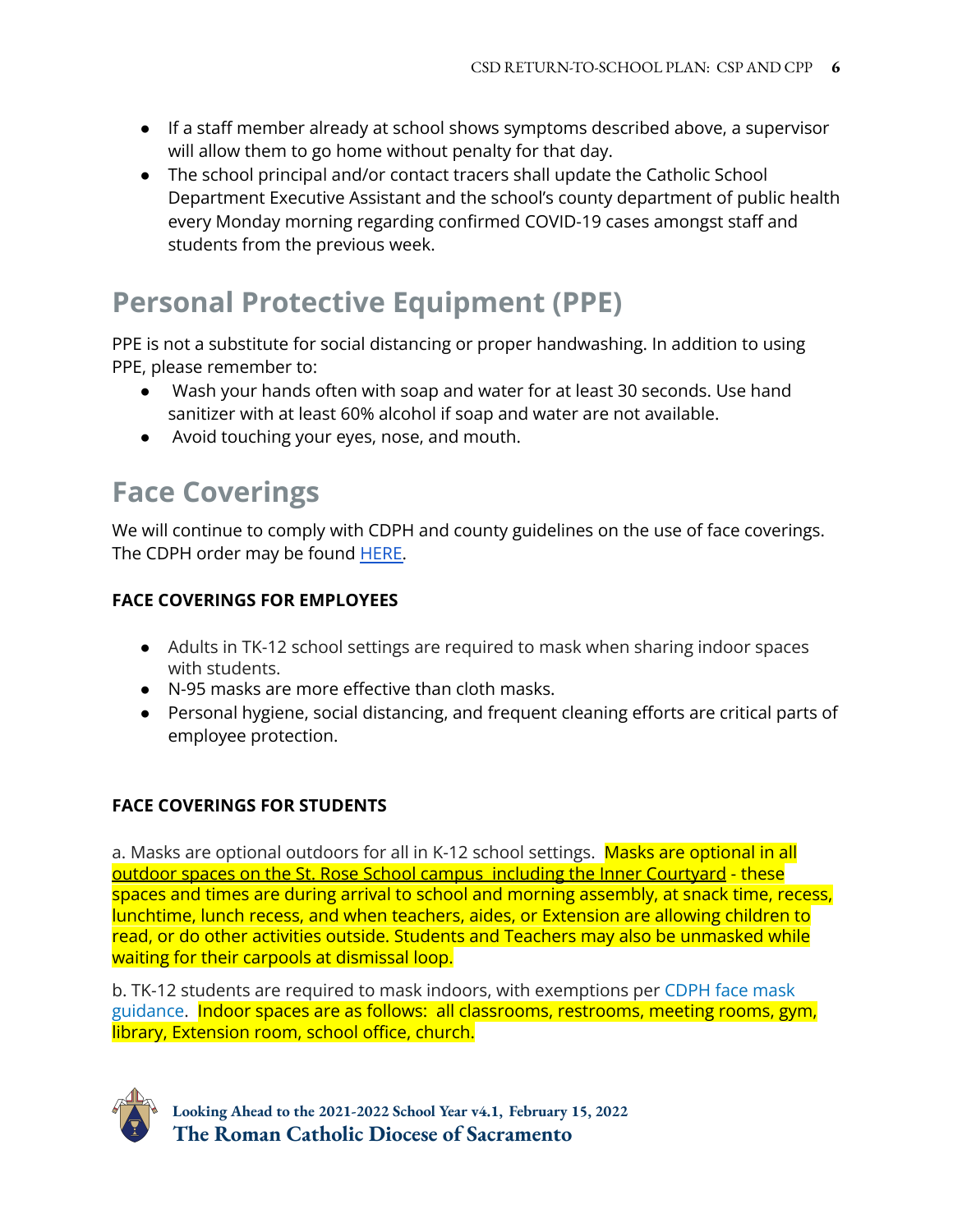c. Persons exempted from wearing a face covering due to a medical condition, must wear a non-restrictive alternative, such as a face shield with a drape on the bottom edge.

d. When masks are worn, they MUST be worn properly, over the nose and mouth, fitting correctly on the face. Face shields may still be worn BUT they do not replace masks.

e. A face covering will be provided to students who inadvertently fail to bring a face covering to school to prevent unnecessary exclusions. St. Rose School provides child size and adult size masks.

f. Students who refuse to wear a mask indoors will be isolated from other individuals, a parent/guardian will be called to pick up the student. The student may return once a proper face mask/cover is worn.

## <span id="page-6-0"></span>**Staff Training and Family Education**

## <span id="page-6-1"></span>Delivering Instruction

- Principals will present the plan to their communities and make themselves available for questioning.
- Teachers will provide initial and routine instruction in mitigation strategies and health practices to their students in keeping with all provisions of this protocol.
- Schools will inform the community of changes to this plan via their information system (School Speak) and post the updated plan or a link to the diocesan portal website on the school website.

# <span id="page-6-2"></span>Cleaning & Disinfection Routine

● We will continue to maintain a high level of hygiene on campus. Students will continue to routinely clean and disinfect their desks and materials.

# <span id="page-6-3"></span>Healthy Hygiene Practices

Reducing the risk of exposure to COVID-19 by proper personal hygiene practices and disinfection is a critical part of ensuring student and staff safety.

- Staff and families will be trained and educated in sanitation and hygiene instruction through training if needed and review of protocols.
- [Cleaning](https://www.cdc.gov/handwashing/when-how-handwashing.html) hands at key times with soap and water for at least 20 seconds or an alcohol-based hand sanitizer with at least 60% alcohol if soap and water are not readily available is essential.
- Build time into daily routines for students and staff to wash hands.

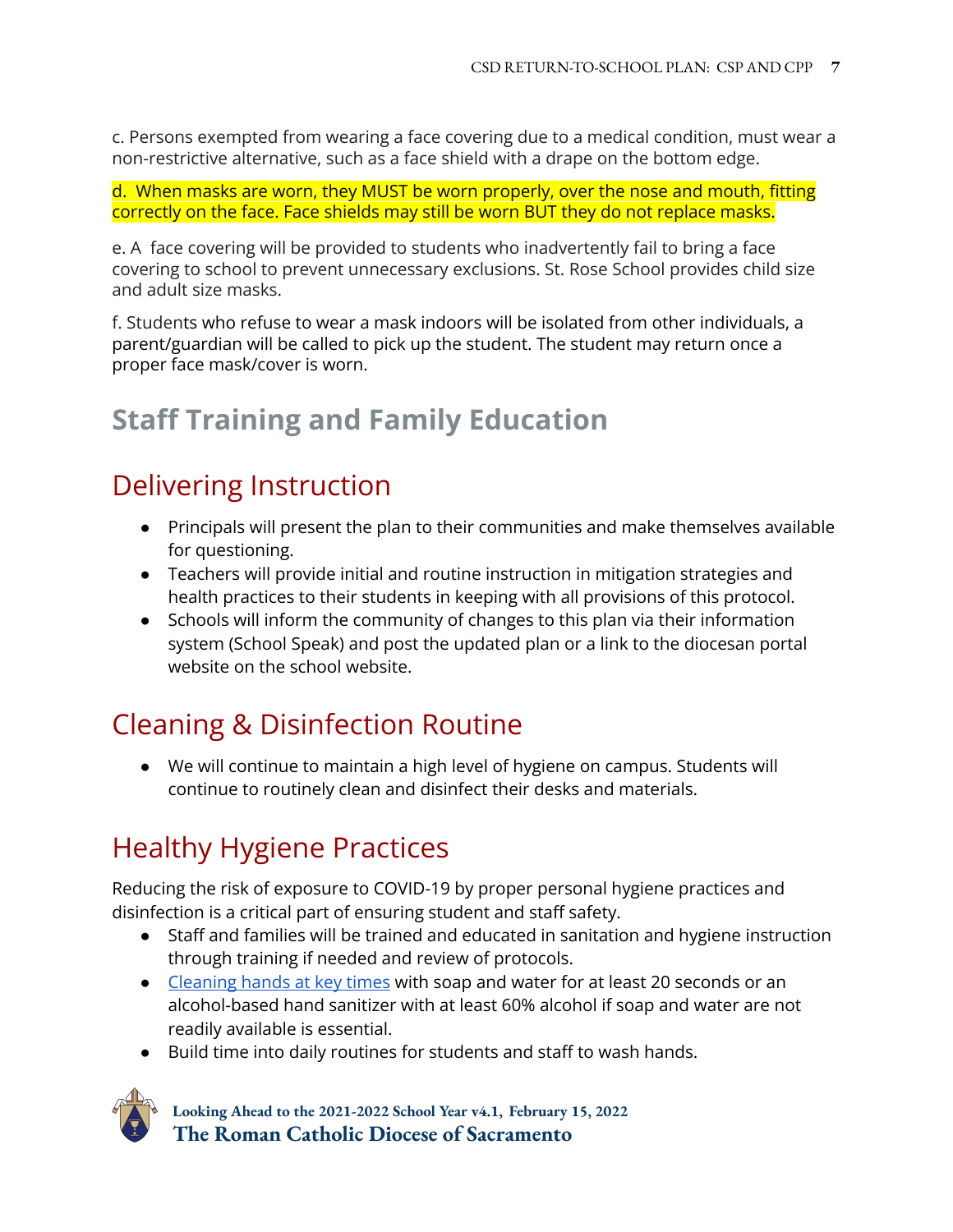● Families will be constantly reminded to maintain hygiene and distancing when necessary at home and in the community.

### Volunteer Protocols

According to the new CDPH Order found [HERE](https://www.cdph.ca.gov/Programs/CID/DCDC/Pages/COVID-19/Order-of-the-State-Public-Health-Officer-Vaccine-Verification-for-Workers-in-Schools.aspx), all volunteers who are on-site at a school campus supporting school functions must follow employee vaccination requirements.

F. "Worker" refers to all paid and unpaid adults serving in the school settings described in Section I. Workers include, but are not limited to, certificated and classified staff, analogous staff working in private school settings, and volunteers, including sports coaches and Academic Decathlon coaches who are on-site at a school campus supporting school functions.

## <span id="page-7-0"></span>Food

a. Maximize physical distance as much as possible while eating (especially indoors). Arrange for eating outdoors as much as feasible.

b. Clean frequently touched surfaces. Surfaces that come in contact with food should be washed, rinsed, and sanitized before and after meals.

c. Given very low risk of transmission from surfaces and shared objects, there is no need to limit food service approaches to single use items and packaged meals.

## <span id="page-7-1"></span>Travel Restrictions

Our focus will be on behaviors and not the act of travel itself. We reserve the right to ask community members to quarantine if they have traveled to regions which are documented hotspots, so please be prepared for a revisiting of this policy.

## <span id="page-7-2"></span>**COVID Symptoms and Case Response**

#### **Definitions**

A **close contact** is defined as a person who is less than 6 feet from a case for more than 15 minutes over a 24 hour period.

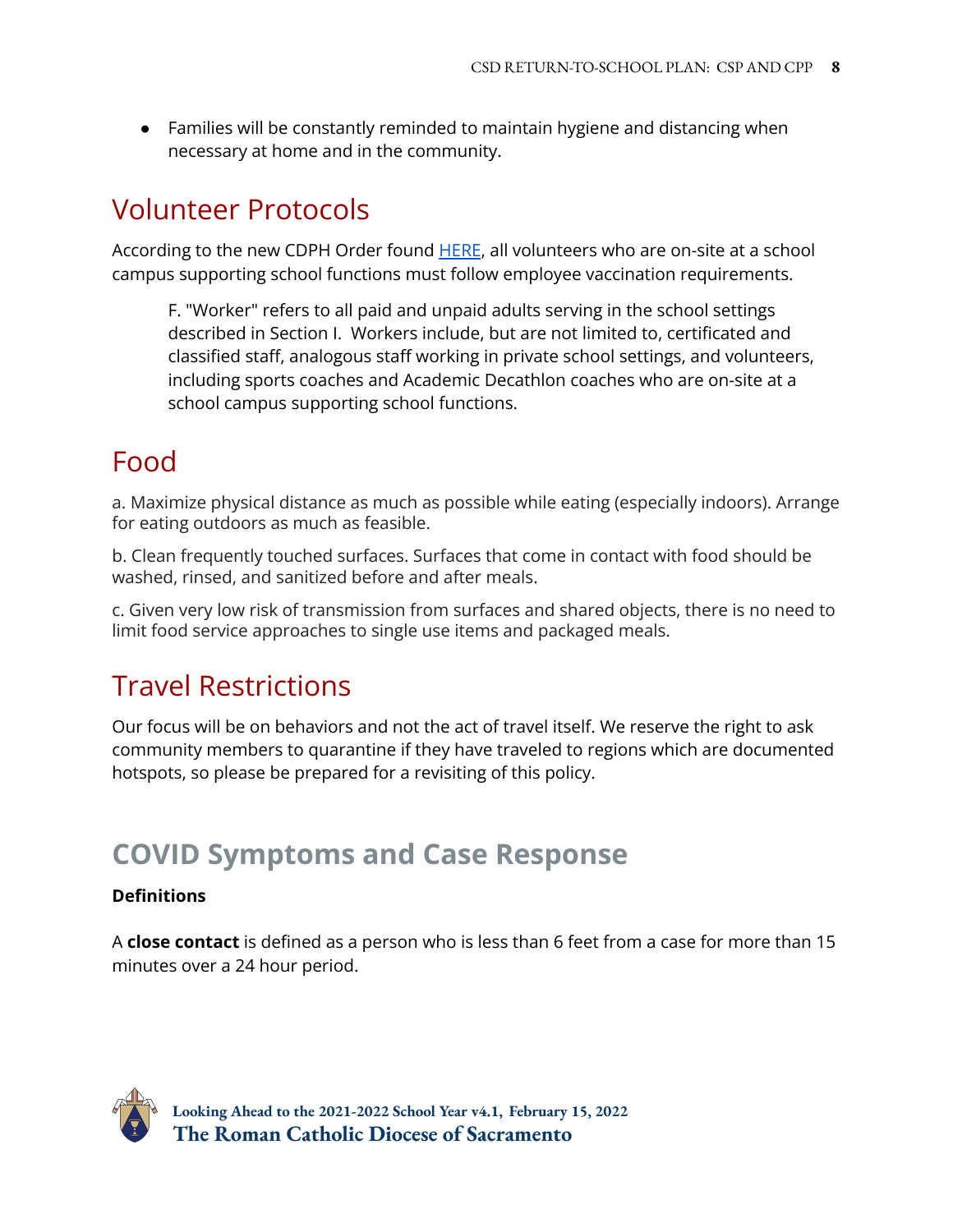#### **Contact Tracers**

- The school has a designated employee who is a contact tracer whose name is on file with the Catholic School Department and County Health.
- Contact tracers must be trained either by the county within which the school resides or take one of the following courses on contact tracing:
	- Webinar-Based as recommended by the CDC: [https://www.cdc.gov/coronavirus/2019-ncov/php/contact-tracing/general-trai](https://www.cdc.gov/coronavirus/2019-ncov/php/contact-tracing/general-training-modules.html) [ning-modules.html](https://www.cdc.gov/coronavirus/2019-ncov/php/contact-tracing/general-training-modules.html)
	- Coursera Option: <https://www.coursera.org/learn/contact-tracing-for-covid-19>

#### **Contact Tracing**

● Contact tracing will "specifically focus on indoor environments where individuals spend significant amounts of time (e.g., classrooms, cafeterias, and school buses). Contact tracing would also be pursued among participants in sports programs (indoors and outdoors), particularly those with any component of potential close contact indoors (e.g., weight training, locker room use, team gatherings, and shared transportation)." CDPH change (K-12 Q&A)

### <span id="page-8-0"></span>Symptoms

Due to the contagious nature of COVID-19 and its variants the following symptoms must be taken seriously. Should any staff member or student feel ill for any reason we ask that they please stay home and get tested for COVID-19.

#### **Students**

- Fever of 100.4 degrees or higher;
- Sore throat;
- New uncontrolled cough that causes difficulty breathing (for students with chronic allergic/asthmatic cough, a change in their cough from baseline);
- Diarrhea, vomiting, or abdominal pain;
- New onset of severe headache, especially with a fever.
- (If a student is exhibiting symptoms refer to student health history form)

#### **Adults**

- Fever of 100.4 degrees or higher;
- Chills;
- Cough;
- Shortness of breath/ difficulty breathing; Fatigue;
- Muscle or body aches;
- Headache;

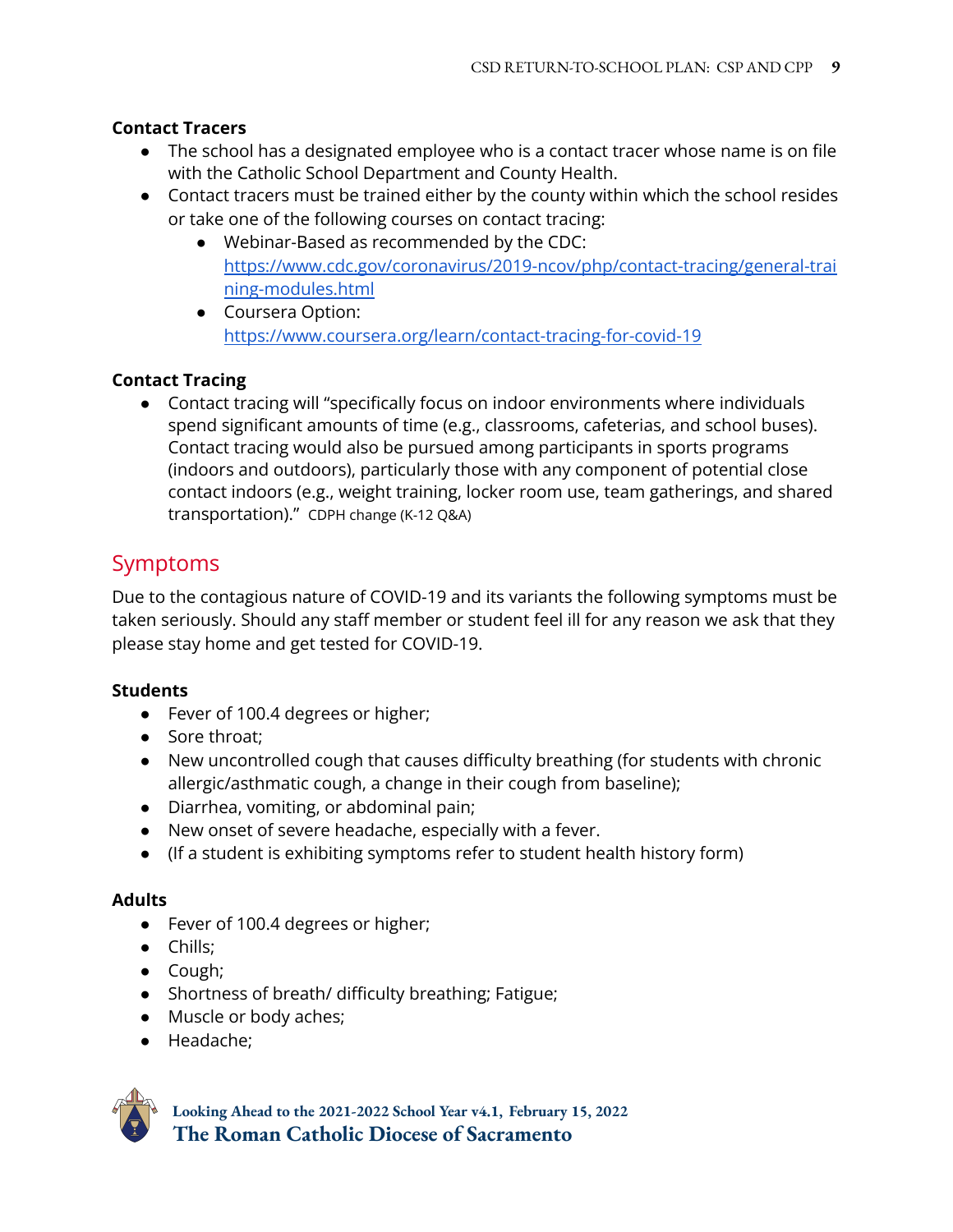- New loss of taste or smell;
- Sore throat;
- Congestion or runny nose;
- Nausea or vomiting; Diarrhea

### <span id="page-9-0"></span>**Testing**

- Any student or staff person with symptoms not explained by another non-infectious condition diagnosed by a medical professional needs to be tested for COVID-19.
- Per this directive, symptomatic individuals must be tested within 48 hours of symptom onset, and provide test results within 72 hours.
- If the medical provider for the individual with symptoms cannot guarantee a 72-hour turnaround in test results, the symptomatic individual must seek out a different lab.
- **NOTE: BinaxNOW COVID-19 Antigen Self Test -** This is a solution for COVID-19 infection detection, with rapid results at home. FDA Emergency Use Authorization for self-testing without the need to ship samples to a lab or for a prescription from your healthcare provider. \*Detects multiple COVID-19 strains, including the Delta variant.\*

The package contains two 15-minute tests. It is designed to test one person two times in a 3 day period, with at least 36 hours between tests. Please follow these instructions closely.

- The school principal should be notified immediately of a positive or negative result.
- TESTING RESOURCE (availability in real time): [findacovidtest.org](https://www.findacovidtest.org/)

*Parents and students are responsible for the cost of their own testing, unless the school directs an entire cohort to get tested at a designated site.*

### <span id="page-9-1"></span>Employee Testing

According to the CDPH Order found **[HERE](https://www.cdph.ca.gov/Programs/CID/DCDC/Pages/COVID-19/Order-of-the-State-Public-Health-Officer-Vaccine-Verification-for-Workers-in-Schools.aspx)** all unvaccinated employees must be tested weekly and provide results to the principal beginning immediately. Weekly tests are tracked accordingly.

For local testing information, visit <https://lhi.care/covidtesting>

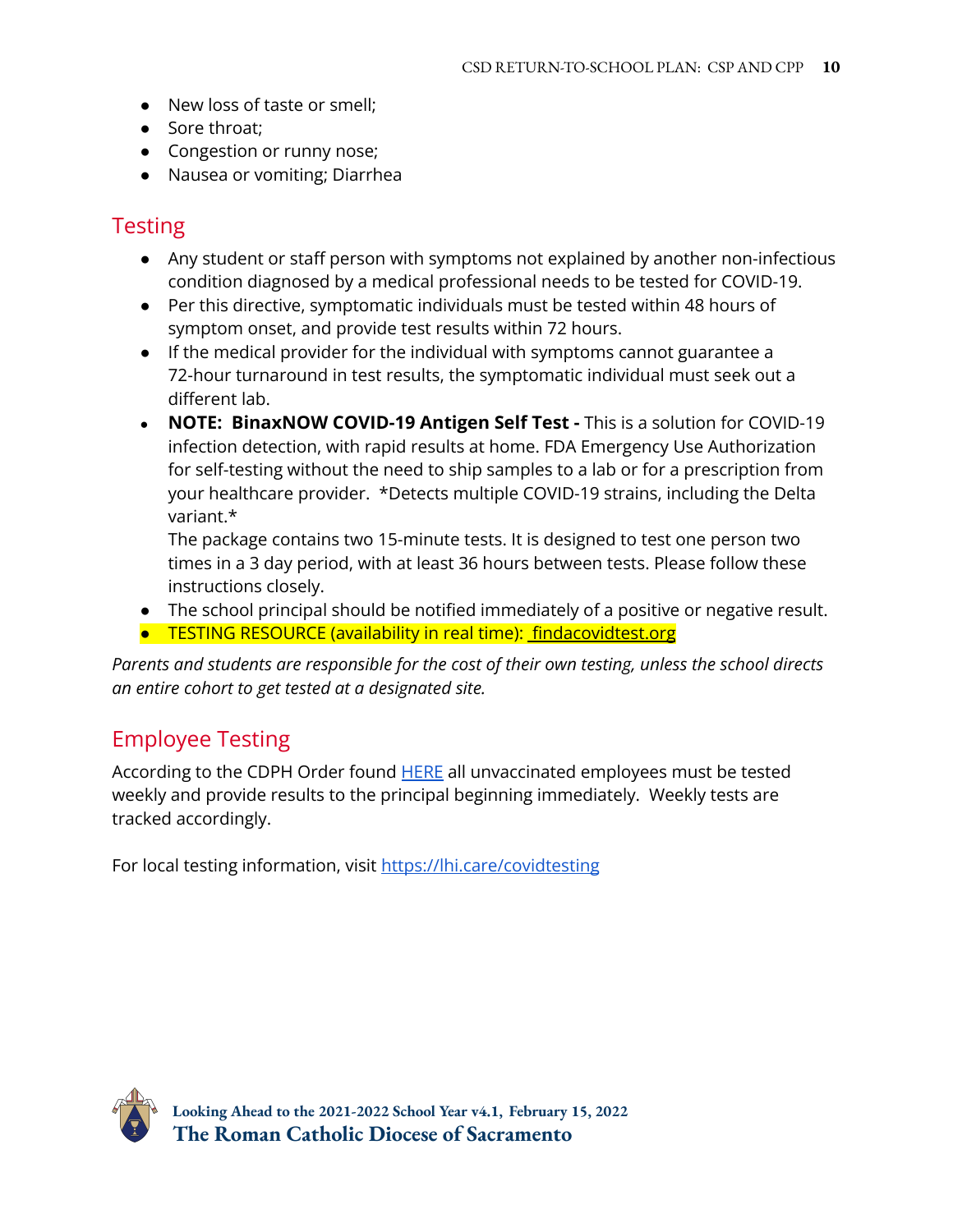### Quarantine and Isolation

#### **COVID Protocols (Placer Co./CDPH COVID Protocols-adopted Feb. 8, 2022)**

**The California Department of Public Health (CDPH) and California Division of Occupational Safety & Health (Cal-OSHA) have recently (January 8, 2022) updated the isolation and the quarantine guidance. Please review the following COVID processes.**

**Students who test positive for COVID-19:**

- Stay home for at least 5 days.
- **Isolation can end after day 5 if symptoms are not present or are resolving and a diagnostic specimen (Antigen preferred) collected on day 5 or later tests negative.**
- **● If – unable to test or choosing not to test, and symptoms are not present or are resolving, OR If a student tests positive, isolation can end after day 10.**
- If fever is present, isolation should be continued until fever resolves.
- If symptoms, other than fever, are not resolving, continue to isolate until symptoms are resolving or until after day 10.
- Wear a well-fitting mask around others for a total of 10 days, especially in indoor settings (see Section below on masking -CDPH Guidance- for additional information)

#### **Persons who are exposed (Close Contact) to someone with COVID-19, one or both parties not wearing masks (outside of school or home exposure):**

#### **1. Unvaccinated students:**

- Stay home for at least 5 days, after your last contact with a person who has COVID19.
- Test on day 5.
- Quarantine can end after day 5 if symptoms are not present and a diagnostic specimen collected on day 5 or later tests negative.
- If unable to test or choosing not to test, and symptoms are not present, quarantine can end after day 10.
- Wear a well-fitting mask around others for a total of 10 days, especially in indoor settings (see Section below on masking -CDPH Guidance- for additional information).
- If testing positive, follow isolation recommendations above. o If symptoms develop, test and stay home.

#### **2. Vaccinated students OR were previously infected with (laboratory confirmed) SARS-CoV-2 within the last 90 days:**

● May remain on campus

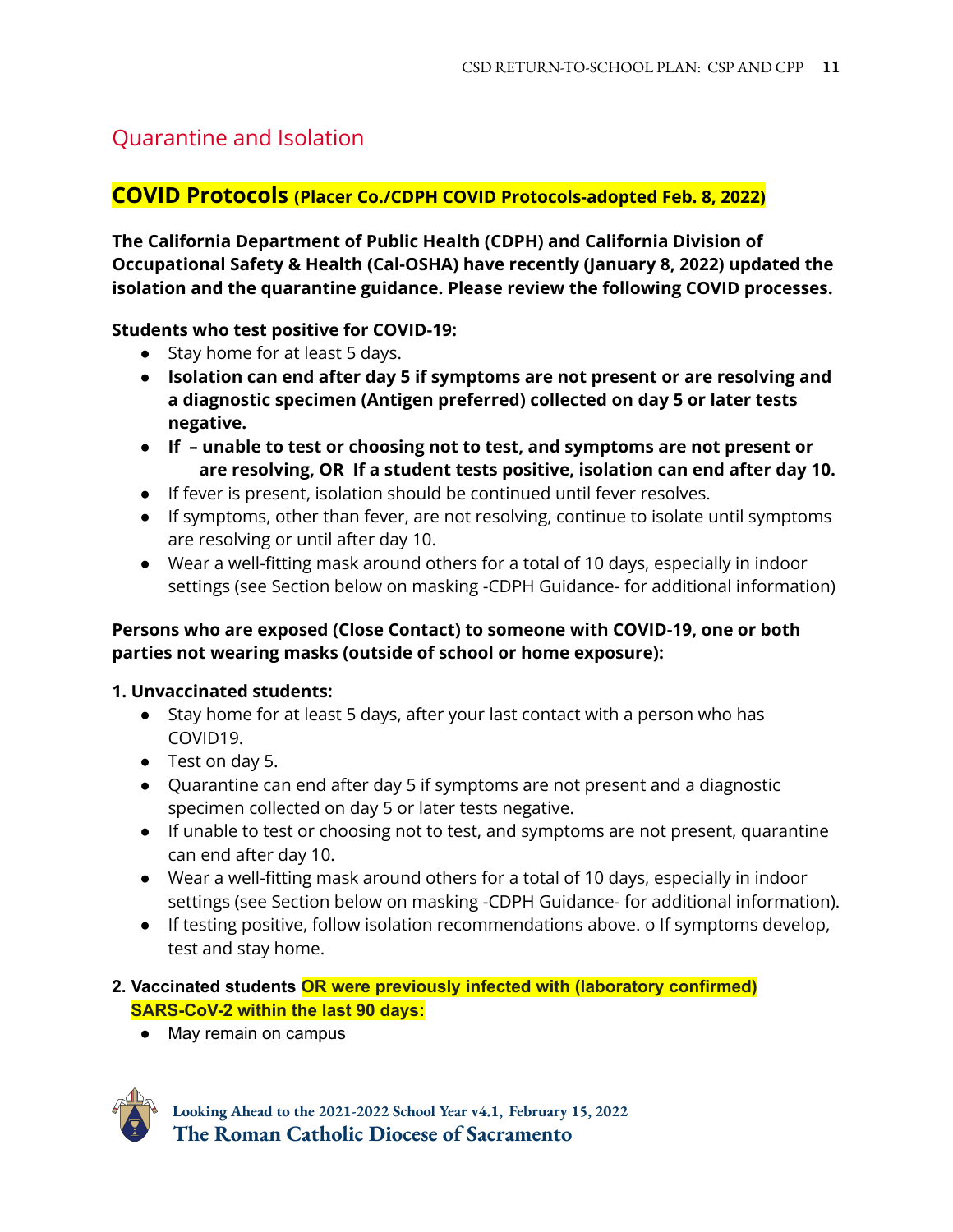- Recommend testing on day 5
- Wear a well-fitting mask around others for 10 days, especially in indoor settings (see Section below on masking for additional information)
- If testing positive, follow isolation recommendations above.

#### **Students who are exposed (Close Contact at School) to someone with COVID-19, both parties wearing masks:**

- Parents will be notified
- Remain at school and self-monitor for symptoms
- Recommended testing between day 3-5 and again on day 7
- If symptoms develop after exposure, contact your healthcare provider or school nurse, remain at home and self-monitor
- Recommend a SARS-CoV-2 Test
- If not positive with COVID-19 or symptoms are from an underlying condition, a student may return after 24 hours without a fever and other symptoms have improved.
- Continue to mask appropriately at school

#### **Students who develop symptoms of COVID-19:**

- Stay home and notify the school
- Student can return to campus when the following criteria has occurred:
	- 10 days have passed since symptoms onset OR
	- A negative test OR
	- A doctor's note stating the symptoms are due to a different condition/illness than COVID-19 (such as strep throat, flu, etc.).
	- Student must also be 24 hours fever-free and symptoms improving.

#### **Reminders, Changes, Additions:**

- FDA Emergency Use Authorized At-Home Tests (Rapid Antigen tests recommended) can be utilized to clear a student to return to school in the above scenarios.
- A negative FDA Emergency Use At-Home test result may also be used to return a student to school who is symptomatic after 24 hours have passed and symptoms have resolved.
- Additional information regarding COVID test kits, quarantining, masks (face coverings), weekly testing options, and general information regarding COVID 19 can be found at the CDPH website current CDPH guidelines. Testing Resource (availability in real time): [findacovidtest.org](https://www.findacovidtest.org/)

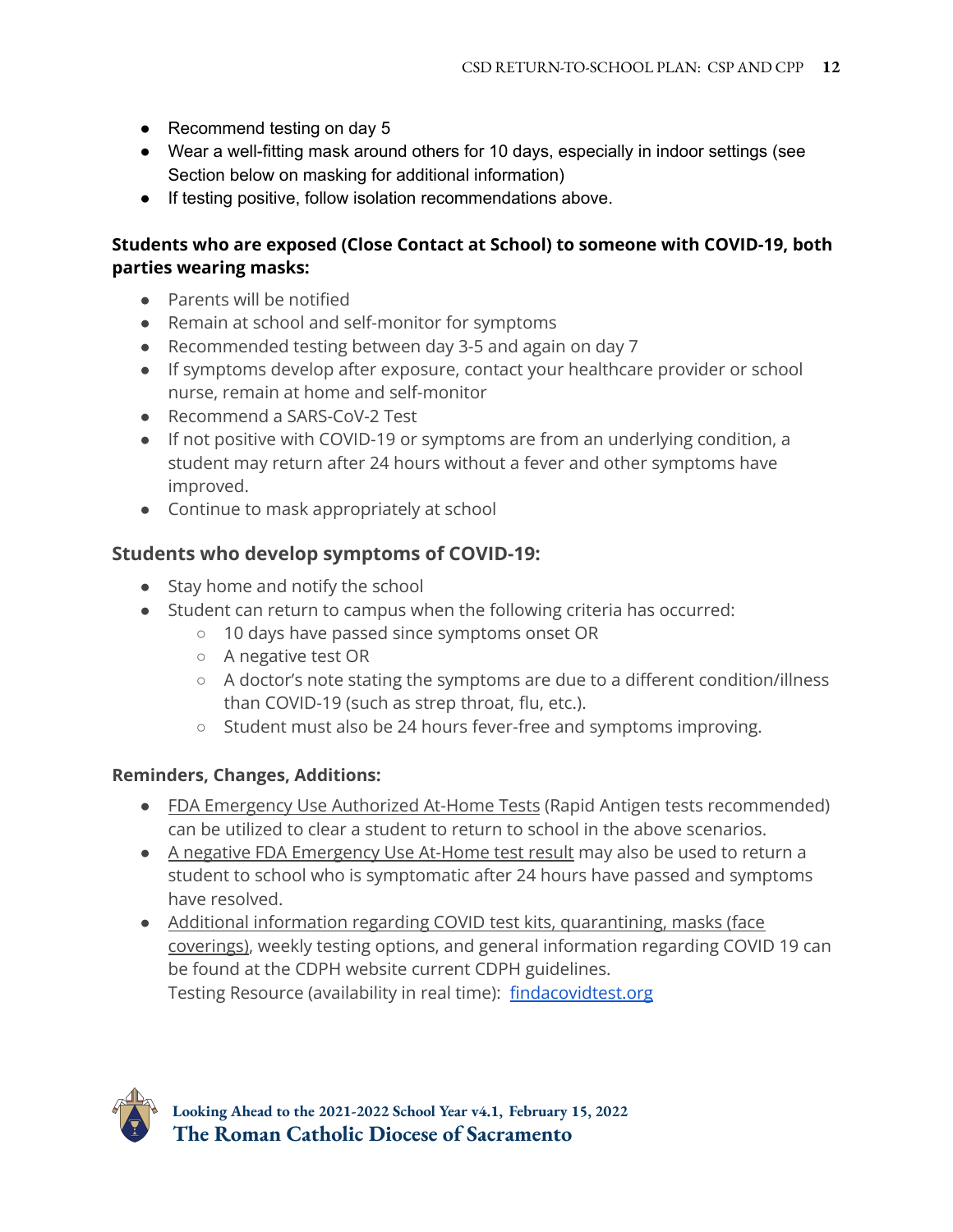**Per the Catholic School Department of the Diocese of Sacramento, the following the implementation of this cautionary outbreak guideline may be necessary:**

**○ Classroom Outbreak Scenario:**

#### **Approximately 20% of a class (including teacher and/or aide) have currently tested positive**

➢ Next Steps: ■ Distance (Virtual) Learning is expected if the teacher is COVID

negative, or asymptomatic COVID positive, and does not need to take sick leave.

■ Independent Study (work is sent home for students to do without being taught) if teacher and/or aide are symptomatic and taking sick leave (in which case they cannot teach).

#### **Approximately 20% of school staff**

➢ If the school cannot realistically or safely run your school due to limited staff on campus, you may go to DL or IS.

#### **● Person Who Tested Positive for COVID-19 in Past 90 Days**

- $\circ$  See Decision Tree #4 on SchoolSpeak  $\rightarrow$  School Forms. This decision tree addresses:
	- NEW symptoms
	- COVID-19 positive within the last 30 days
	- Previous diagnosis 31-90 days ago
	- IF to test, WHEN to test, and WHICH TEST to use or not
	- Isolation and Contact Tracing

### Additional Details

#### **Virtual Academy**

The Diocese of Sacramento will offer a dedicated virtual academy for any family opting for remote learning for their student. Our traditional parochial elementary schools will not offer dual delivery of instruction (ie, in-person and online simultaneously) and instead will focus on in-person instruction. Information can be found here: <https://www.scd.org/schools/online>

#### **Distance Learning**

If a grade level group (entire class) must quarantine for a period of time, we will transition to distance learning as in the 2020-21 school year until quarantine is over.